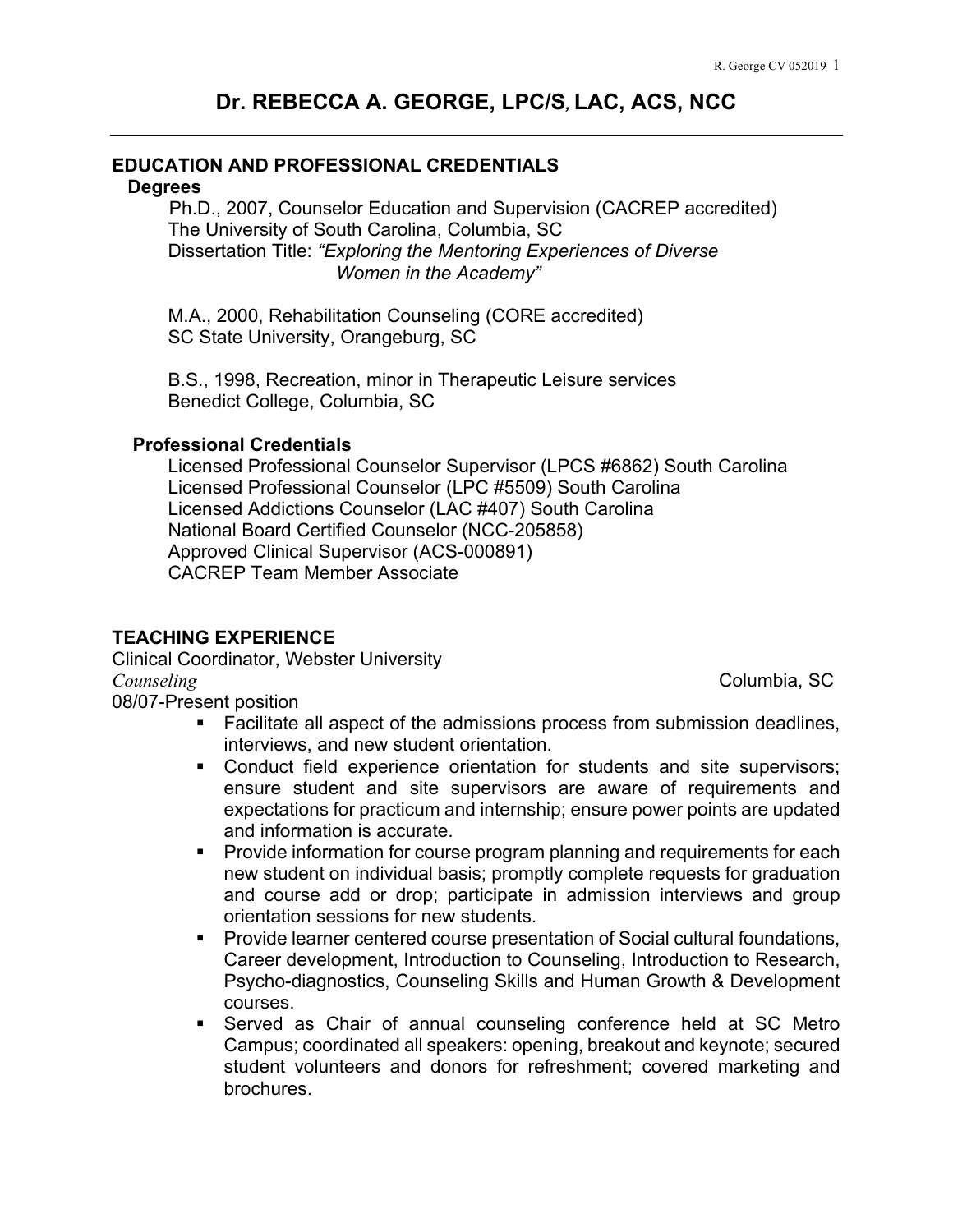- Facilitate developmental learning and growth through student chapter presentations, research article analysis, reflection activities, case study analysis, teach OUT opportunities and experiential activities.
- Incorporate technology through use of power point, cd-rom video, and web enhanced course material use via blackboard system/ course or WebCT.

Visiting Assistant Professor, SC State University (CACREP approved program)

*Counselor Education Program Counselor Education Program Counselor Education Program* 

08/09-5/10

- Facilitate learning through presentation of course material via lectures, experiential exercises, small & large group work, and pair share, individual reflective activities, and assessments
- **Provide advisement of course selection, practicum, and internship placement** options; provide practicum and internship supervision
- Active member of department meetings; planning for A. I. Mose Annual Counseling Conference
- Serving as faculty advisor for Rho Lamda Mu Chapter of Chi Sigma Iota Counseling Honor Society; coordinated and presided over Fall induction ceremony

## Richland County School District One

*Teacher, Special Education Department* Columbia, SC 10/05- 05/09

- **Provide case management coordination services to include assessment,** planning, monitoring, advocacy & intervention to enable students with disabilities to secure and maintain employment
- Provided general education and career development counseling to students; applied professional knowledge of the theories, principles and techniques of adult general education to counsel student in attaining career related training and educational goals
- Provided differentiated instruction & case management of Individual Education Plans to high school students in special education; schedule student core classes to meet IEP goals. Taught core subjects to include Math, Science, English, Social Studies material daily.
- Actively participated in IEP meetings as advocate for student academic needs; provided case management to cover Individualized Educational Plans (IEP's).
- Completed documentation on each student to include Brigance testing, Curriculum Based Assessment, and Progress notes per IDEA & 504 requirements.

Doctoral Internship (600 hours) Instructor, University of South Carolina

*Counselor Education Department* Columbia, SC 08/04-05/05

- **Taught EDCE 600 communication skills course for master's level students.**
- Facilitated experiential activities that provided optimal opportunities for student learning of communication skills in counseling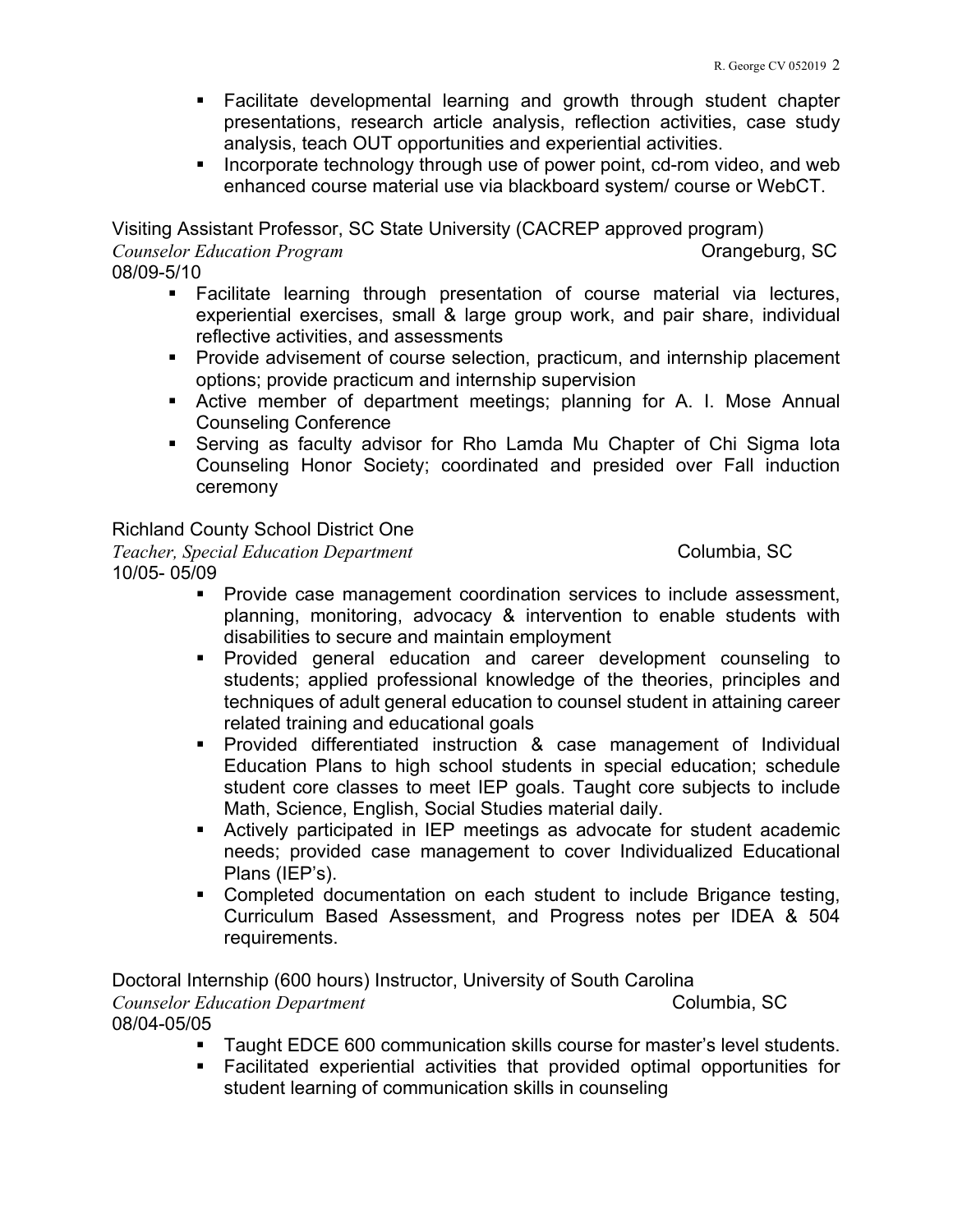- Conducted online instruction to develop student technology competence
- **Facilitated lecture lessons on chapter material from the Ivey text on** intentional interviewing and counseling
- Supervised practical learning through the use of counseling lab to reinforce text material with application

Teaching Assistant, University of South Carolina *Counselor Education Department* Columbia, SC 5/04-8/04

 Provided teaching assistance for major professor in a graduate level distance education course, Introduction to Counseling (EDCE 510J).

- **Covered 8 CACREP criteria areas for counseling programs**
- **Lectured on designated chapters**
- Assisted with experiential classroom activities
- Managed and assessed students progress utilizing Blackboard E-learning program
- Complied final exam questions and graded papers

#### **CLINICAL EXPERIENCE**

Clinical Therapist, Three Rivers Behavioral Healthcare W. Columbia, SC

03/2013-09/2013

- Provide case management activities to dual diagnoses patients who suffered from alcohol misuse and other drugs
- Facilitated group therapy with substance users to encourage personal reflection and introspection regard why they use
- **Provided follow up care based on patient need**
- **Participated in weekly social work staff meetings**
- Attended professional development activities as needed

Counselor, TRIO program-University of S.C. Columbia, SC 08/04-10/05

- Provided case management activities that implemented supplemental guidance services to participants enrolled at three local high schools (case load of 350 students).
- Services included academic, career and college preparation sessions such as assistance with selecting appropriate courses for diploma track, choosing a college & major, completing college applications.
- **Facilitated psychosocial development through mentoring and self-esteem** building workshops.
- **Conducted individual and group counseling sessions on goal setting, study** skills and money management techniques. Provide college bound students that participate in Educational Talent Search program with college counseling through administration of the Myers Briggs, Strong interest inventory and the Holland Self Directed Search.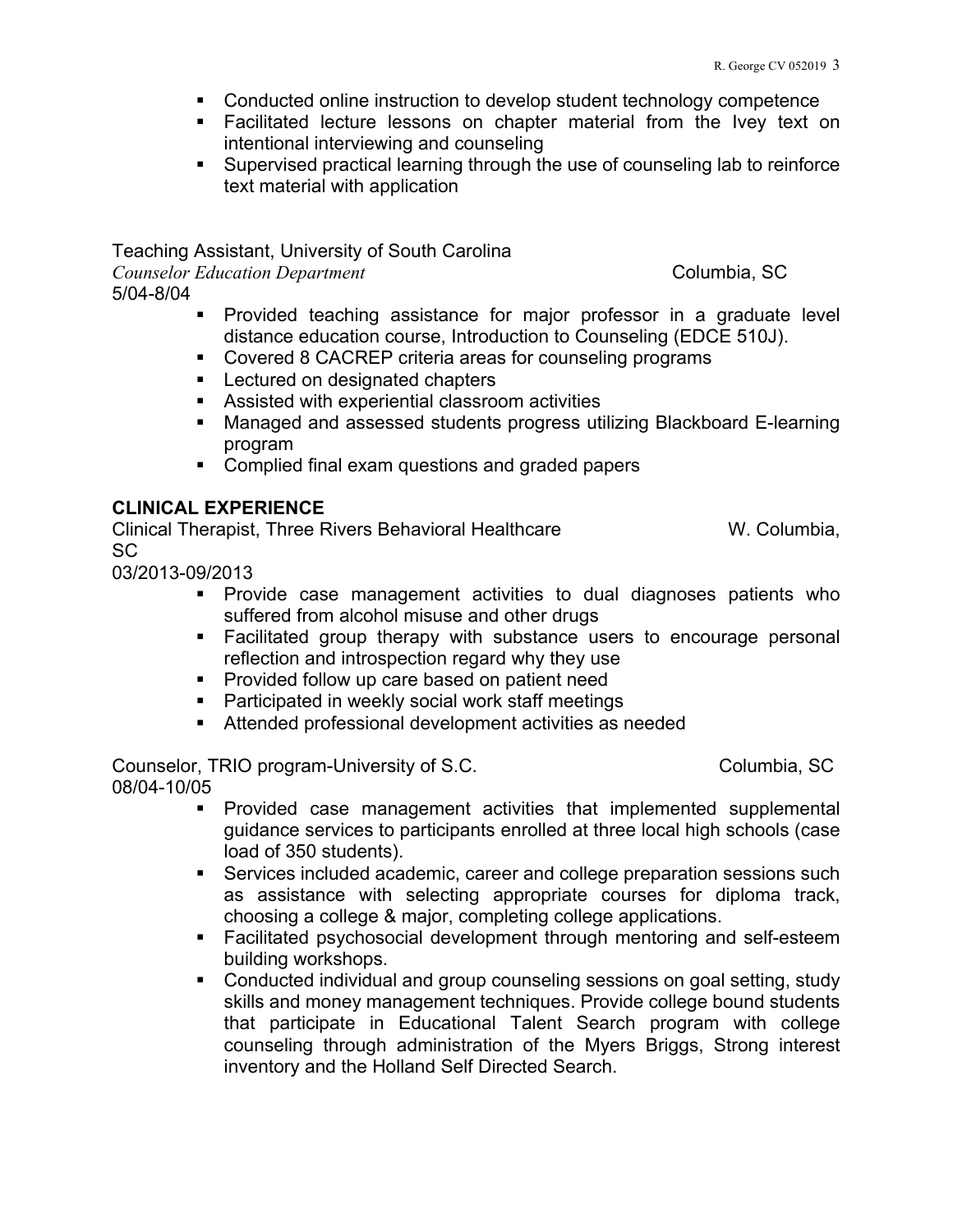**Provided parent education workshops to encourage involvement in their** child's educational future Assist students with choosing a college, the application process and completing financial aid application.

Doctoral Practicum (150 hours), Carolina Children's Home Columbia, SC

1/04 -5/04

- Provided individual and group counseling for elementary students attending alternative school program.
- **Documented student progress in weekly summary notes**
- Met with practicum supervisor daily to plan agenda for the day

Clinical Coordinator, Carolina Children's Home Columbia, SC 1/01-1/03

- **Interviewed potential clients to assess needs and determine suitability for** agency treatment philosophy while securing information such as medical, psychological, and social factors contributing to client's situation, and evaluates these and clients' capacities.
- Counseled client individually, in family, or in small groups regarding plans for meeting needs, and aids client to mobilize inner capacities and environmental resources to improve social functioning.
- Facilitated life/career development plans and client decision-making, including assessment of leisure interest, skills, and experiences
- **Provided individual and group employability development skills instruction**
- Documented case management services to clients and their families to include individualized treatment plans and weekly summary notes.
- **Provided consultation and clinical supervision, support, and training for all** direct care staff to ensure the implementation of effective services for the youth in care.
- **Provide case management coordination services to include assessment,** planning, monitoring, advocacy & intervention to enable persons with disabilities to achieve and maintain employment

Intensive Family Therapist, Family Preservation Services Columbia, SC 3/02-1/03

- **Provided therapeutic counseling services to clients enrolled in home-based** treatment services.
- Developed and maintains close working relationship with the client, family, and other treatment team members.
- Developed and coordinates, and facilitates treatment planning to include formulation, reviews, and reformulations as needed.

## **SUPERVISORY EXPERIENCE**

Clinical Supervisor, clinical contract supervision 08/2017-Present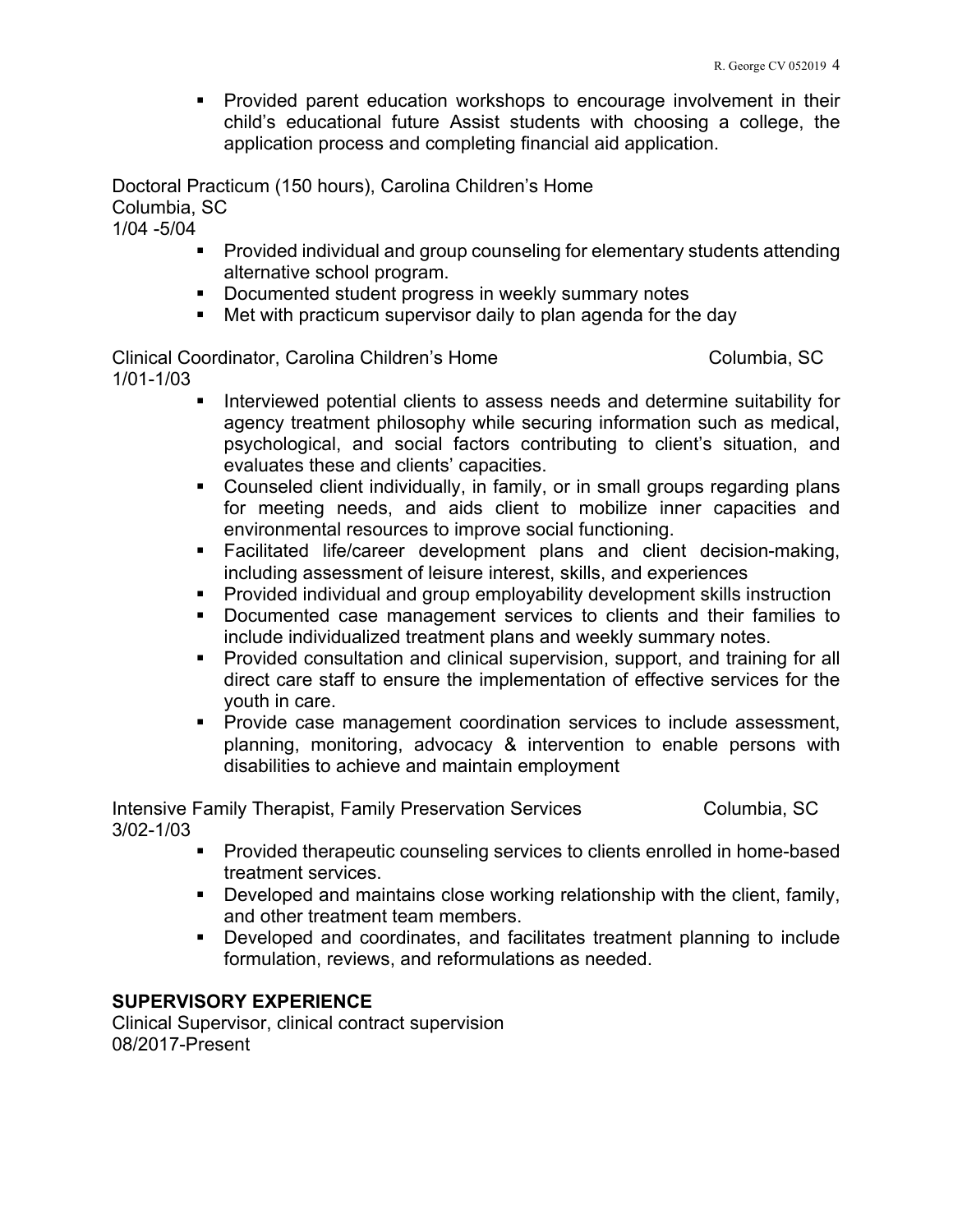- Provide opportunities to understand the importance of supervisory relationship issues; Define and understand parallel process in clinical supervision
- Review basic implications of clinical supervision and standards of client care; review basic gender issues in clinical supervision
- Discuss basic legal issues in clinical supervision and the fundamental ethical issues in clinical supervision

#### LPC Supervision

1/2015-08/2017

- Conduct individual and group supervision sessions with LPC/Associates
- **Facilitate learning of key supervision processes such as case review, ethical** issues, treatment planning, cultural competence, and career goals.
- **Meets every two weeks with supervisees to review clinical knowledge, skill** enhancement, professional development and reflective practice.

Practicum /Counseling Supervision (150 hours), USC Columbia, SC 1/2005-5/2005

- **Provided clinical supervision of master's level students during their school** counseling internships.
- Conducted individual and group supervision via electronic mail and live feedback.

Director, Family Life Intervention Program/CCH Columbia, SC 1/03-5/04

- - **Provided consultation and clinical supervision, support, and training for all** direct care staff to ensure the implementation of effective services for the youth in care.
	- Coordinated admissions process and discharge planning for the family; facilitates family meeting and parenting class.
	- **Provided staff development and training to ensure appropriate service,** delivery and compliance with all applicable laws; manages various budgets allocated for the provision of program services.
	- Marketed program benefits to local community to increase enrollment; distributed program brochures to local agencies, schools and civic organizations.
	- **Interviewed potential clients to assess needs and determine suitability for** program placement; facilitates family meeting and makes appropriate referral for follow-up care.

## **SERVICE AND CONSULTATION**

Chair, 1st Annual Healing Our Community Conference (June 2016) "Counseling Matters: Embracing Your Power to Heal"

- Created flyers; video promo; handouts
- Secured guest speakers; key note speakers and student volunteers
- Secured donations for refreshments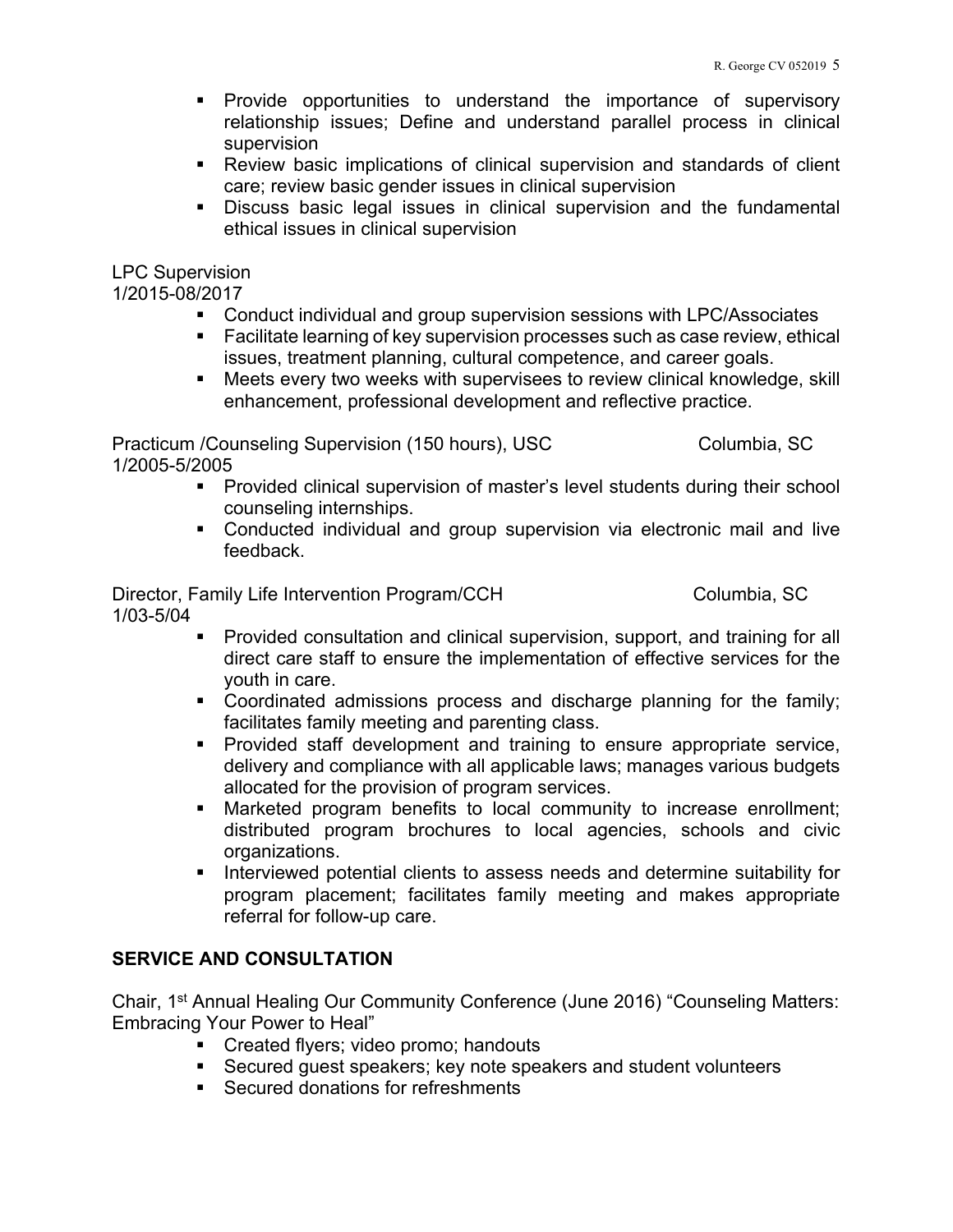Chair, 2nd Annual Healing Our Community Conference (June 2017) "Mindful Moments: Creating new narratives in your life"

- Created flyers; video promo; handouts
- Secured guest speakers; key note speakers and student volunteers
- Secured donations for refreshments

Chair, Community Service Hygiene Product drive for SisterCare of the Midlands, (October 2016; 2017)

CACREP Team Member Site Visit, University Mental Health Counseling programs

- 2015, Lousianna
- 2017, Philadelphia

Advisor, Chi Sigma Iota - Rho Lamda Mu chapter at SC State University, 2009-2010

- Co-facilitates the advisement of chapter members during course of school year regarding chapter agenda of service & scholarship activities
- **Provide guidance and leadership regarding program proposals/** presentations at local, state, and national levels.
- 

Workshop Series, National Certified Counselor Exam Preparation, 2007-2017

- Provided exam prep materials that include schedule outline & agenda
- Compiled pre and post-test question to gauge strengths and weakness of the student for study purposes
- Compiled key concept for passage of exam for review and study in an interesting and innovative layout that pleased the eye.
- **Facilitate workshop review course material covering the 8 core sections on** the exam
- Assists in creating a realistic and confident view of the structure of the exam and its content to encourage passage.

Guest Lecturer, Baptist church Summer Development Program, 05/2008

- Facilitate youth group lecture of building self-esteem and emotional development
- Facilitated experience group work that engaged the leaner for optimal benefit

Chi Sigma Iota-Upsilon Sigma Chi Chapter at Univ. of South Carolina, 2004-2005

- Served as doctoral student representative for USC chapter
	- **Coordinated prospective PhD student luncheon**
- Arranged panel of current PhD students of all levels to provide informal dialogue opportunity
- Student representative for business meeting at ACA 2005

# **PUBLICATIONS AND BOOK CHAPTERS**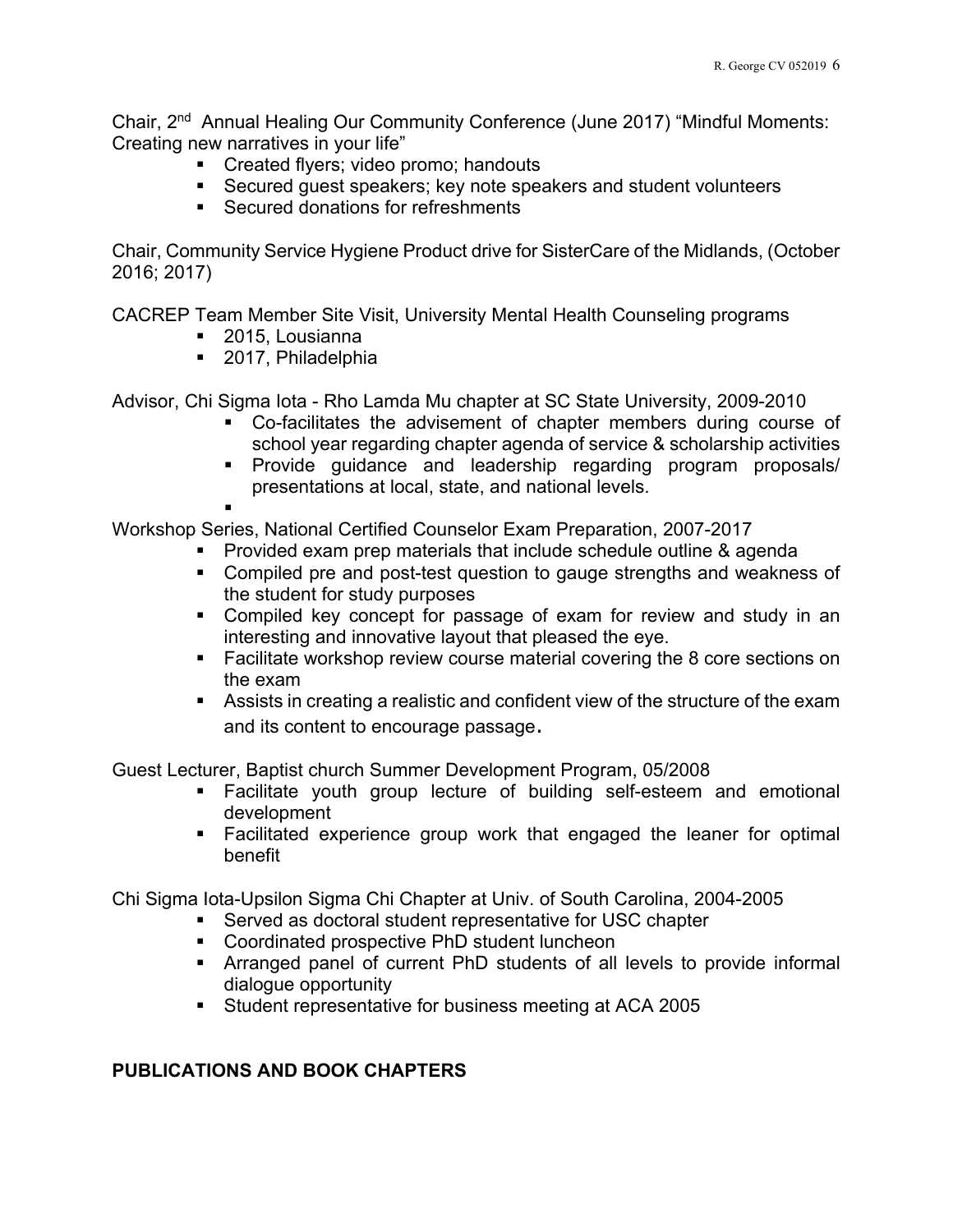- Smith, A., & **George, R**. (2019). Black girl glare. In Culbreth, D., Jung, J., & Murti, L. (Eds.), Our voices our stories: An anthology of writings advancing, celebrating, embracing and empowering girls and women of color. Jersey City, NJ: Complexity Publishing, Inc.
- **George, R.**, and Smith, A. (In Press). Nightmare on Black Magic Street: The reality of staying woke. In Matias, C. E. (Ed.), Surviving Becky(s): Pedagogies of whiteness and Gender.
- O'Brien, D. and **George, R.** (2019) Narrative Family Therapy. In Gold, J. (Ed.). Intervening for Stepfamily Success: One Care, Multiple Perspectives. Alexanderia, VA: ACA
- **George, R**. &. Smith, A., (March 20, 2019, Aired). In BlogTalk Radio "Our Voices Our Stories Mini Series," Episode 3: "On Being Our Sisters' Keeper." http://www.blogtalkradio.com/complexitylive/2019/03/21/onbeing-our-sisters-keeper
- **George, R**. and Smith, A. T. (In Press.). *How I got over"…tales of triumph and truth from Black women educators.* In Jeffries, R. Queen Mothers: Articulating the Spirit of Black Women Teacher-Leaders, IAP. *In Press*
- **George, R.** and Edwards, T**.** (n.d). White racial identity development: A reflective stage analysis. *Under development*
- **George, R.** (n.d). Mindfulness as an efficacy tool to managing microagressions. *Under development*
- **George, R.** (n.d.). Ethical Dilemma's in field placements: A Case review. *Under development*.
- Evans, K., and **George, R**. (2007). African Americans: In G. *McAulliffe Culturally Alert Counseling: A Comprehensive Introduction*. Sage Publication.
- Chen, A., and **George, R.** (2005). Cultivating Children's Resilience from Divorced Families. *The Family Journal,26*

### **PROFESSIONAL PRESENTATIONS**

 **George, R**. and Smith, A, (2018). GET OUT: Transcending from your sunken place. A survival guide. Cross Cultural Conference, Savannah, GA .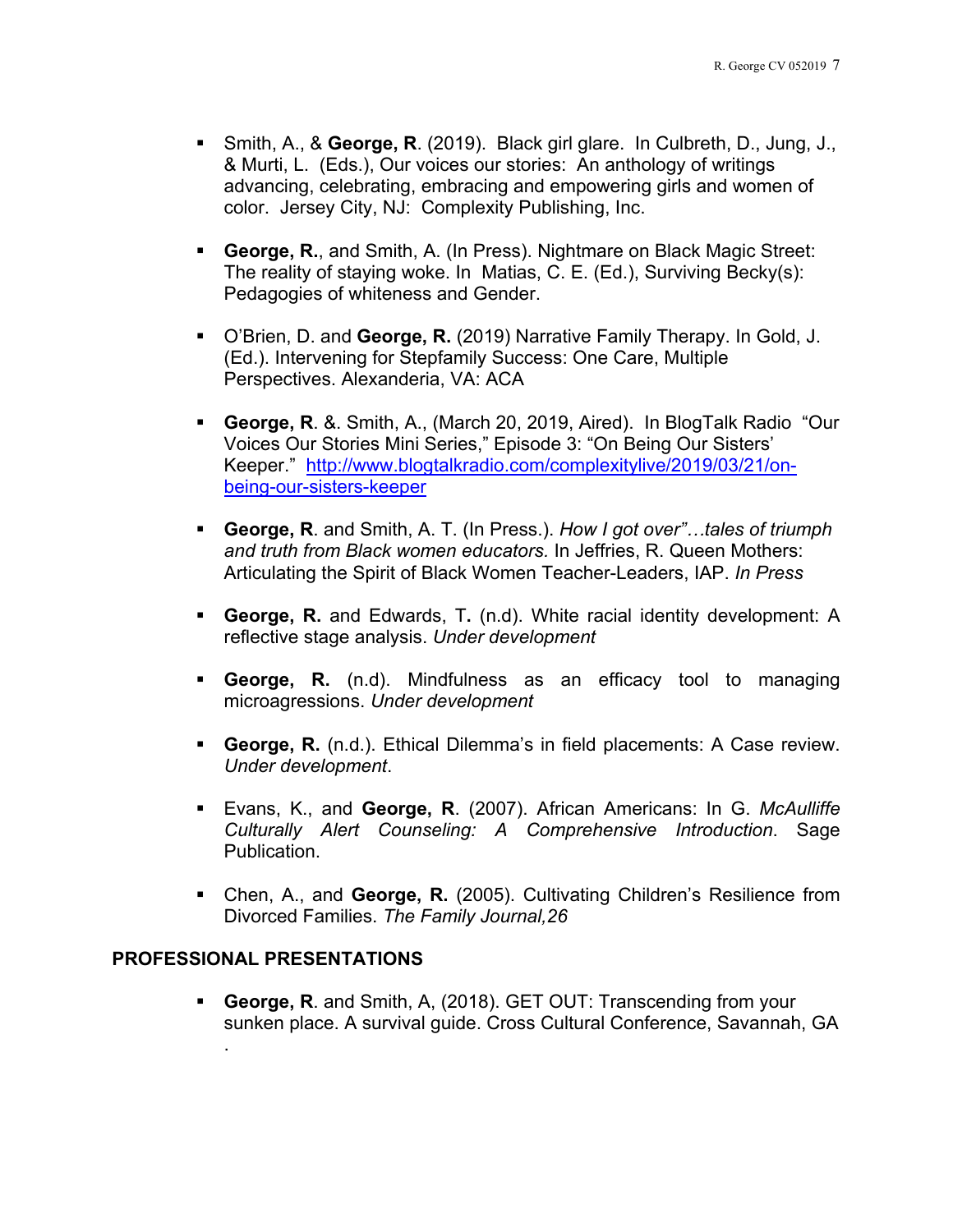- **George, R**. and Edwards, T. (2017). White racial identity development: A reflective stage analysis. SC Counseling Association (SCCA), Isle of Palm, SC.
- **George, R**. Pennamon, R. Clarke, D. Lawson, T. and Smith, A. (2017). Bloom where you are planted: A guide to creating your happy. SC Counseling Association (SCCA), Isle of Palm, SC.
- **George, R**. and Smith, A. (2016). Mindfulness Moments: Managing MicroAggressions with Innovative Interventions. American Counseling Association (ACA), Montreal, Canada.
- **George, R**., and Allen, K. (2016). High Stakes: Using mock trial simulation to learn counseling ethical codes. South Carolina Counseling Association Conference (SCCA), Hilton Head, SC.
- 
- **George, R**., Henry, K., Garrick, B., Jackson, T, and Allen, K. (2015). Thriving in Graduate School: Self Care while making the grade. South Carolina Counseling Association Conference (SCCA), Hilton Head, SC.
- **George, R**. (2009) Poster Presentation. Exploring Mentoring Experiences of Diverse Women in the Academy. Association for Counselor Education & Supervision (ACES).
- **George-Brown, R**. (2008). Poster Presentation. Exploring Mentoring Experiences of Diverse Women in the Academy. American Counseling Association (ACA), Honolulu, HI.
- Evans, K. and **George, R.** (2006). Mentoring Experiences of African American Women Doctoral Students. (Pilot study) Women's Studies Conference, University of South Carolina-Columbia.
- **George, R**., Lever, K., and Wilson, J. (2005). Three Amigos: How to teach with Multiple Instructors. Guidelines for Doctoral Students. Association of Counselor Education and Supervision, Pittsburgh, PA.
- **George, R**. (2005). Travel Grant, University of South Carolina for Association of Counselor Education and Supervision. (\$600.00)
- Witherspoon, S., **George, R.**, Cole, K.W. and Henfield, M.S. (2005) Poetic Justice: Tales & Triumphs of African American Doctoral Students. American Counseling Association. Atlanta, Ga
- Evans, K. M., **George, R.,** Pechersky, K., Lemberger, M., Crews, M., Bisset, G., Chen, A., Lever, K. (2004). Teaching with your mouth shut: Strategies for doctoral practicum. Presented at the Southern Association for Counselor Education and Supervision in Athens, GA.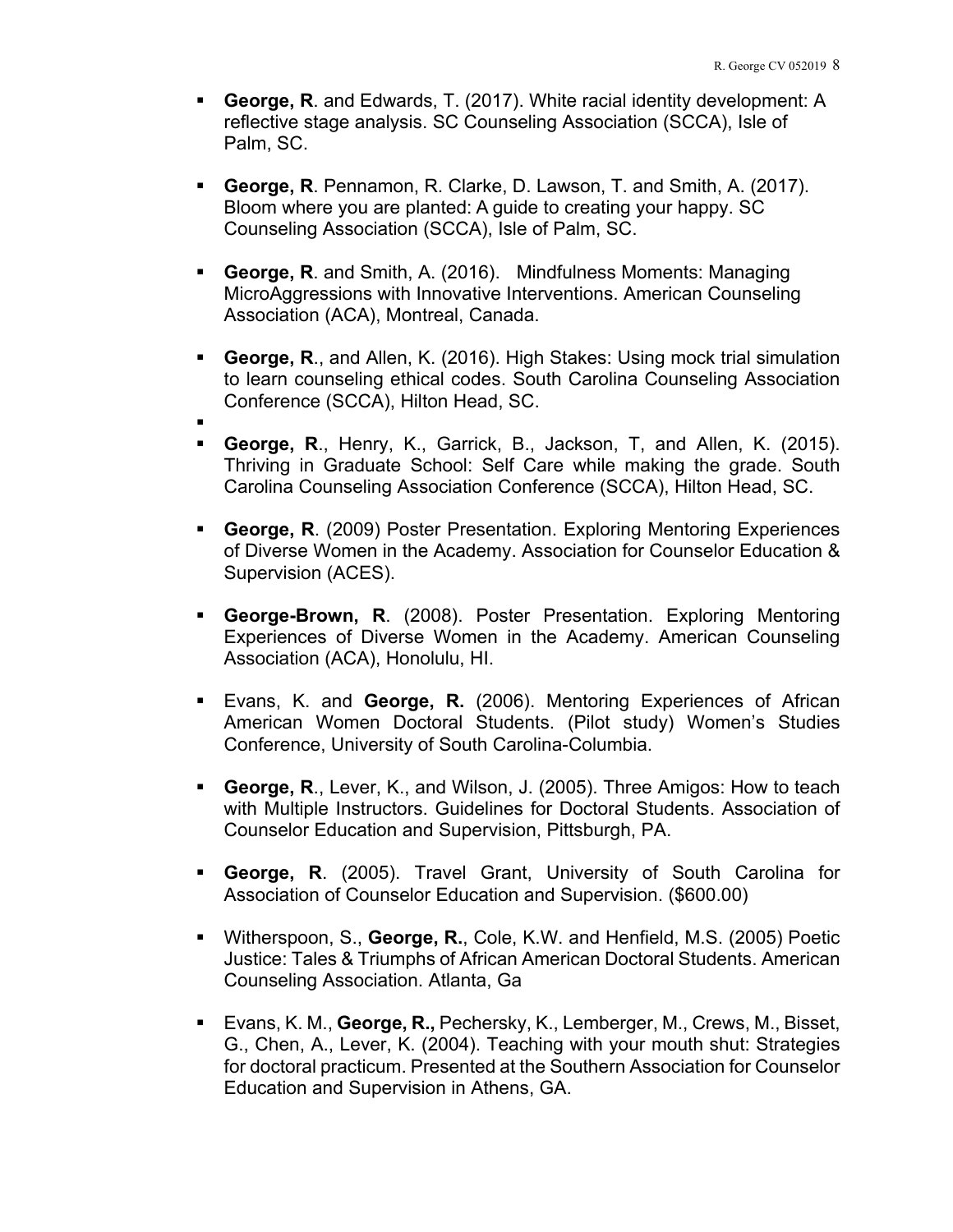- **George, R**. and Witherspoon, S. (2004). Discovering the Needs of Women of Color in Counselor Education. Southern Association for Counselor Educations and Supervision. Athens, GA
- **George, R.** (2004). Travel Grant, University of South Carolina for South Carolina Counseling Association Conference, Myrtle Beach, SC (\$50.00)
- Witherspoon, S., and **George, R**. (2004). African Americans and Cultural Distrust of Counseling: Implications for School and Mental Health Counselors. South Carolina Counseling Association Conference, Myrtle Beach, SC

## **PROFESSIONAL MEMBERSHIPS**

- **American Counseling Association**
- **Association of Counselor Education & Supervision**
- Chi Sigma Iota, Counseling Academic & Professional Honor Society International
- **Association for Multicultural Counseling and Development**
- **Southern Association of Counselor Education and Supervision**
- South Carolina Association of Black Educators

### **HONORS AND AWARDS**

- *Doctoral Scholar*, Southern Regional Education Board 2005-2007 (\$18,000 yearly)
- **B** Scholar, South Carolina Association of Children's Homes and Family Services scholarship(\$1000)
- *Recipient*, 2009 SC Chapter of the Links Teacher Mini-Grant (\$200)

### **PROFESSIONAL DEVELOPMENT**

- Southern Association for Counselor Education and Supervision (September, 2012). Savannah, GA. *CACREP team member training*
- American Counseling Association (March, 2008). Honolulu, HI.
- The Compact for Faculty Diversity (October 2007), Institute on Teaching and Mentoring, Southern Regional Education Board (SREB) Doctoral Scholar, Arlington, VA
- The Compact for Faculty Diversity (October 2006), Institute on Teaching and Mentoring, Southern Regional Education Board (SREB) Doctoral Scholar, Miami, FL
- Women's Leadership Institute (May 2006). 4th Annual Conference, University of South Carolina, Columbia, SC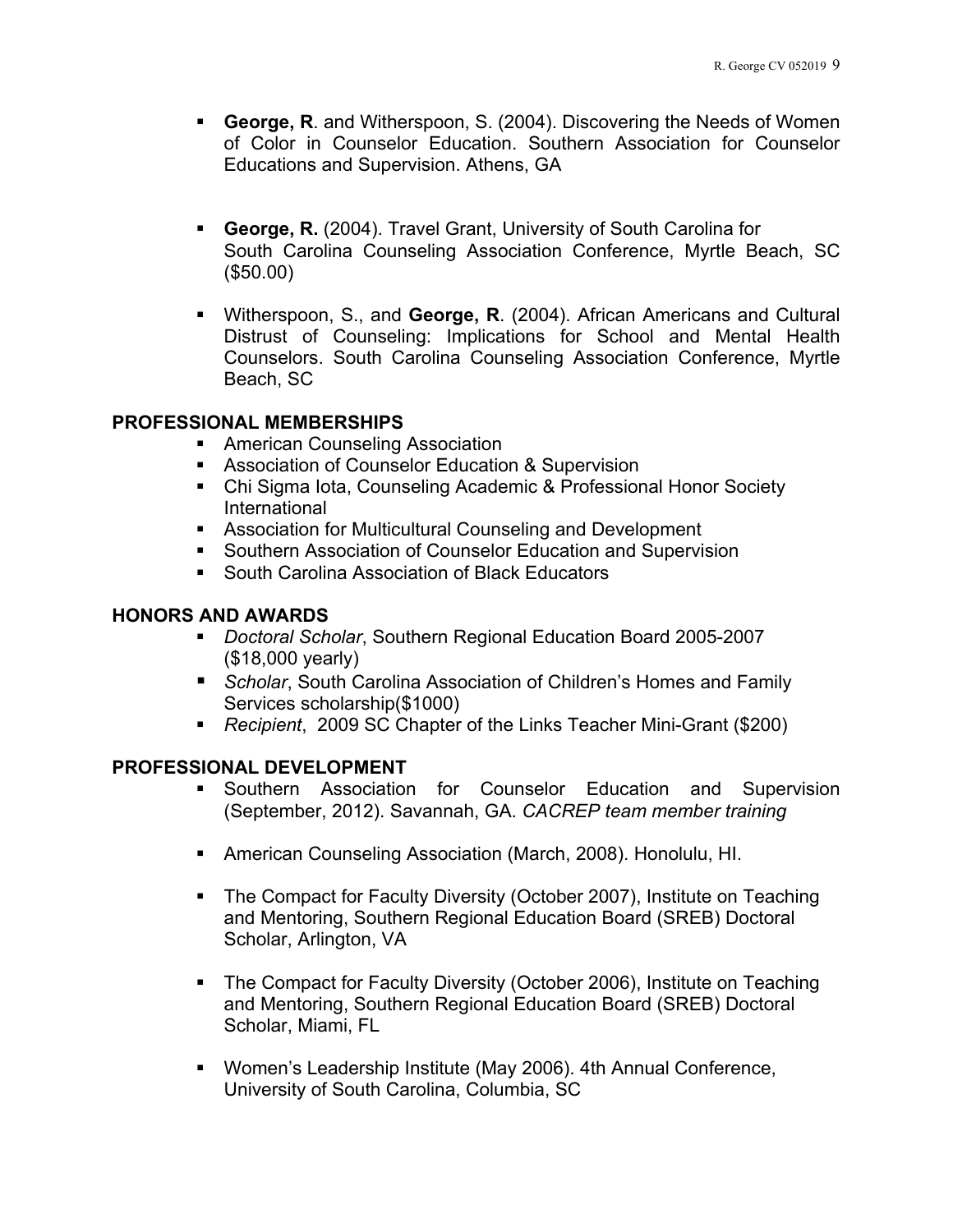- Association of Counselor Education and Supervision (October 2005). Pittsburgh, PA.
- American Counseling Association (April 2005). Atlanta, Ga
- **Southern Association for Counselor Education and Supervision (October** 2004). Athens, GA.
- South Carolina Counseling Association Conference**.** (February 2004). Myrtle Beach, SC (\$50.00)